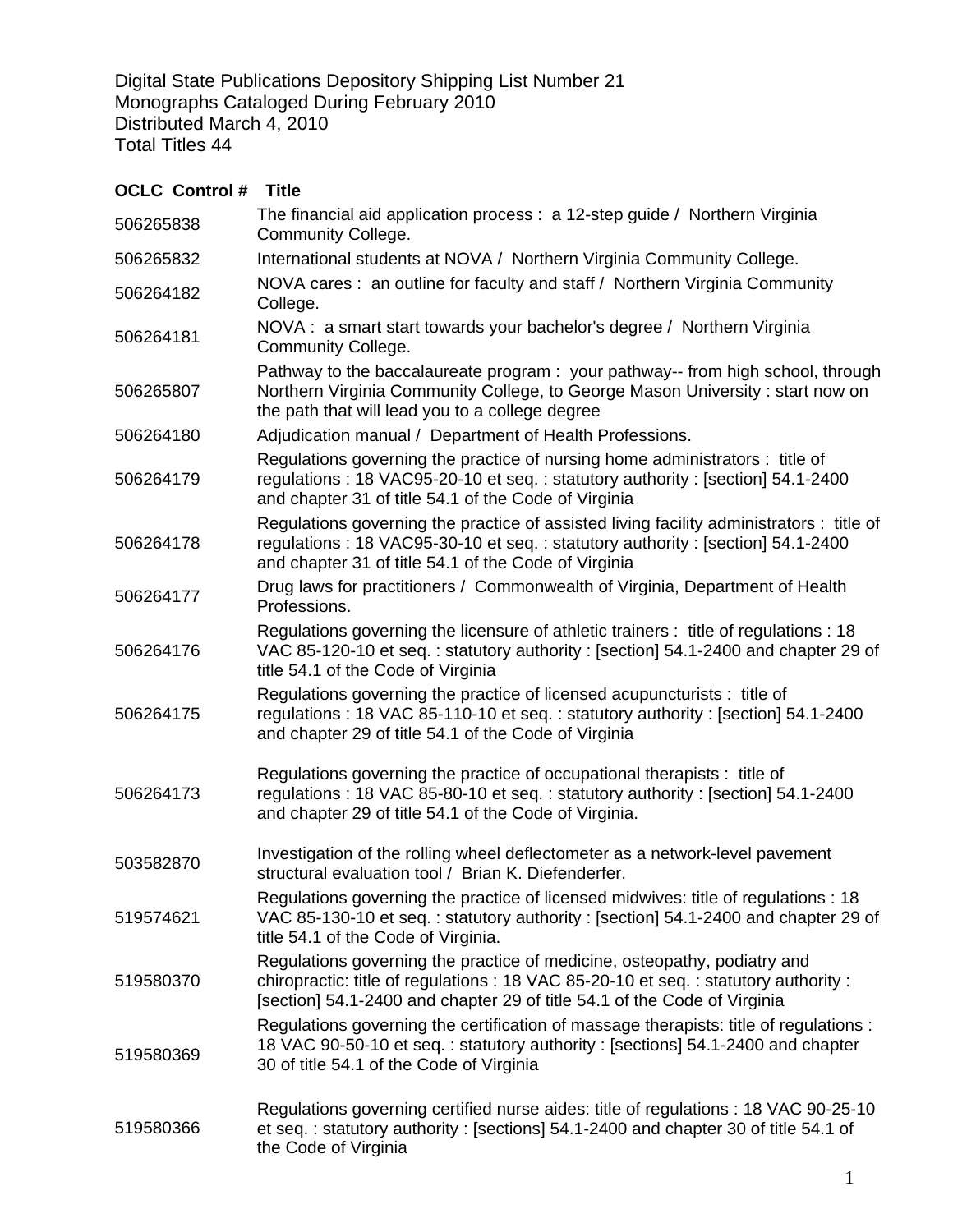| 519574620 | Final regulations governing the registration of medication aides: title of<br>regulations: 18VAC90-60-10 et seq.: statutory authority: [section] 54.1-2400 and<br>chapter 30 of title 54.1 of the Code of Virginia                                    |
|-----------|-------------------------------------------------------------------------------------------------------------------------------------------------------------------------------------------------------------------------------------------------------|
| 519580365 | Regulations governing the practice of respiratory care practitioners: title of<br>regulations: 18 VAC 85-40-10 et seq.: statutory authority: [section] 54.1-2400<br>and chapter 29 of title 54.1 of the Code of Virginia                              |
| 519583103 | Regulations governing the licensure of radiologic technologists and radiologic<br>technologists-limited: title of regulations: 18 VAC 85-101-10 et seg.: statutory<br>authority: [section] 54.1-2400 and chapter 29 of title 54.1 of Code of Virginia |
| 519574618 | Regulations governing the practice of physician assistants: title of regulations : 18<br>VAC 85-50-10 et seq.: statutory authority: [section] 54.1-2400 and chapter 29 of<br>title 54.1 of the Code of Virginia                                       |
| 519580360 | Regulations for prescriptive authority for nurse practitioners: title of regulations :<br>18 VAC 90-40-10 et seq.: statutory authority: [section] 54.1-2400 and 54.1-<br>2957.01 of the Code of Virginia                                              |
| 519580358 | Regulations governing the practice of nursing: title of regulations : 18 VAC 90-20-<br>10 et seq.: statutory authority : [sections] 54.1-2400 and chapter 30 of title 54.1 of<br>the Code of Virginia                                                 |
| 519580357 | Regulations governing the licensure of nurse practitioners: title of regulations : 18<br>VAC 90-30-10 et seq.: statutory authority: [sections] 54.1-2400 and 54.1-2957 of<br>the Code of Virginia                                                     |
| 521118100 | NOVAConnect: easy steps to web registration / Northern Virginia Community<br>College.                                                                                                                                                                 |
| 521118043 | Guidance document for individual animal records / Virginia Board of Veterinary<br>Medicine.                                                                                                                                                           |
| 521118011 | Report of the Board of Social Work in response to house bill 1146 : (2006)<br>General Assembly) : final recommendations.                                                                                                                              |
| 521117992 | Regulations governing the practice of social work : title of regulations : 18 VAC<br>140-20-10 et seq.: statutory authority: [sections] 54.1-2400 and chapter 37 of title<br>54.1 of the Code of Virginia                                             |
| 521099773 | Regulations governing the practice of physical therapy: title of regulations : 18<br>VAC 112-20-10 et seq.: statutory authority: chapter 34.1 of title 54.1 of the Code<br>of Virginia / Virginia Department of Health Professions.                   |
| 521117923 | Regulations governing the certification of sex offender treatment providers : title<br>of regulations : 18 VAC 125-30-10 et seq. : statutory authority : [sections] 54.1-<br>2400 and chapter 36 of title 54.1 of the Code of Virginia                |
| 521117882 | Regulations governing the practice of psychology : title of regulations : 18 VAC<br>125-20-10 et seq.: statutory authority: [section] 54.1-2400 and chapter 36 of title<br>54.1 of the Code of Virginia                                               |
| 521099772 | Regulations governing the practice of veterinary medicine : title of regulations : 18<br>VAC 150-20-10 et seq.: statutory authority: [section] 54.1-2400 and chapter 38 of<br>title 54.1 of the Code of Virginia                                      |
| 521099771 | Regulations of the Virginia Board of Optometry: title of regulations: 18 VAC 105-<br>20-10 et seq.: statutory authority: [section] 54.1-2400 and chapter 32 of title 54.1<br>of the Code of Virginia.                                                 |
| 521117773 | Regulations governing the practice of pharmacy: title of regulations: 18 VAC<br>110-20-10 et seq.: statutory authority: [section] 54.1-2400 and chapter 33 and 34<br>of title 54.1 of the Code of Virginia.                                           |
| 521099770 | Regulations for practitioners of the healing arts to sell controlled substances : title<br>of regulations: 18 VAC 110-30-10 et seq.: statutory authority: [section] 54.1-<br>2400 and chapters 33 and 34 of title 54.1 of the Code of Virginia        |